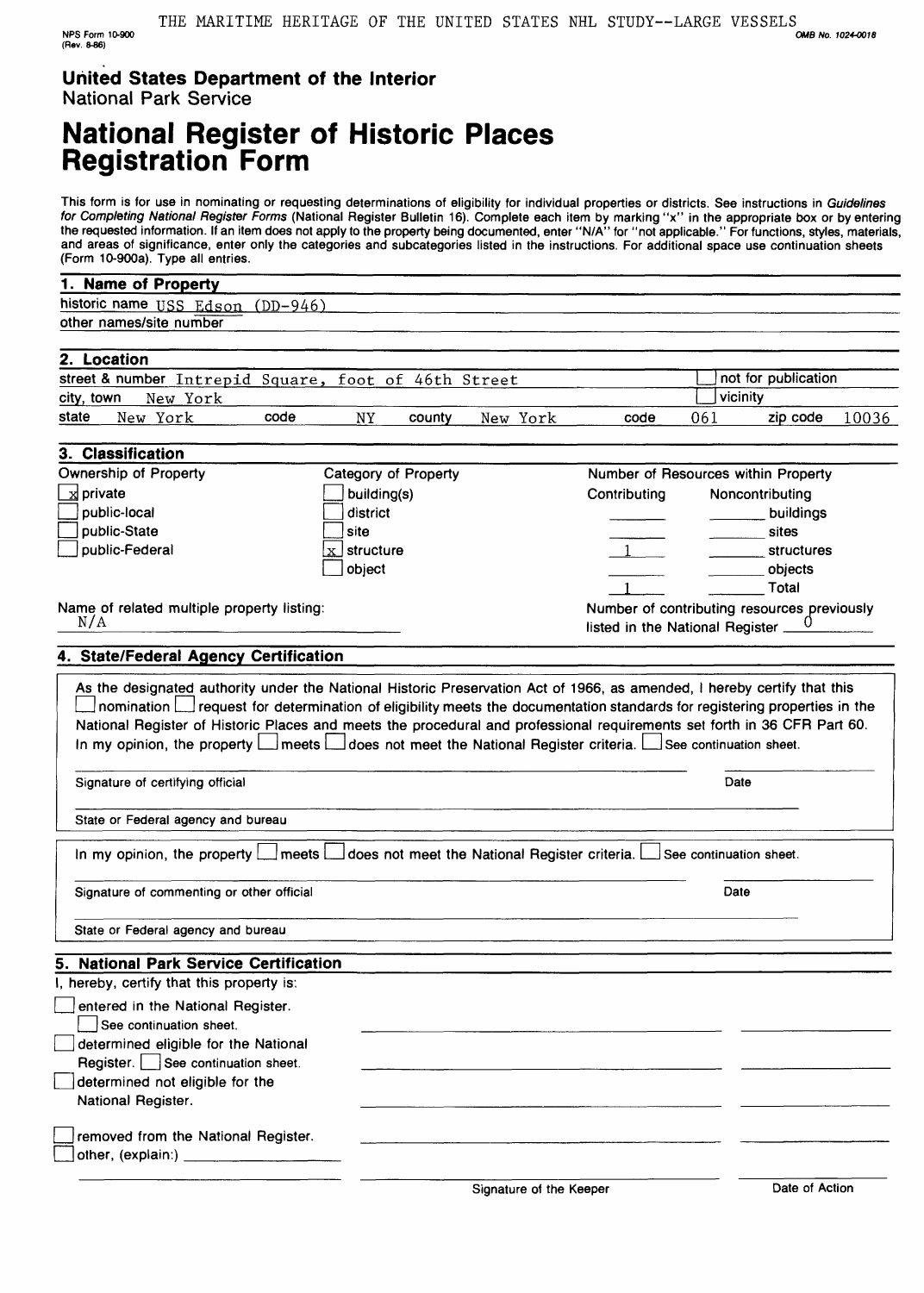| Historic Functions (enter categories from instructions)<br>Military (Naval)                   | Current Functions (enter categories from instructions)<br>Museum |  |  |
|-----------------------------------------------------------------------------------------------|------------------------------------------------------------------|--|--|
|                                                                                               |                                                                  |  |  |
| 7. Description<br><b>Architectural Classification</b><br>(enter categories from instructions) | Materials (enter categories from instructions)                   |  |  |
| N/A                                                                                           | Steel<br>foundation<br>(hull) Steel<br>walls                     |  |  |
|                                                                                               | Steel<br>(deck)<br>roof<br>other                                 |  |  |

**Describe present and historic physical appearance.**

The 1958 destroyer USS Edson (DD-946), the 13th (of 18) and the last of the Forrest Sherman class destroyers to remain in commission, was decommissioned in 1989. She is now a historic vessel moored as a public exhibit at the Intrepid Air-Sea-Space Museum in New York, New York.

### **USS EPSON AS BUILT**

USS Edson is essentially the same vessel laid down in 1956 and launched in 1958. As built, Edson is a welded steel vessel 418.6 feet in length overall, with a 44-foot waterline length, a 44-<br>foot, 11-inch beam and a 17.4-foot draft. The ship has a 25.2foot,  $11$ -inch beam and a  $17.4$ -foot draft. foot depth. Edson displaces 3,990 tons (4,916 full load). [1] Designed for speed and manueverability, Edson fits the naval description of destroyers as the "greyhounds of the fleet." Edson's twin screws are propelled by 70,000-shaft horsepower Westinghouse steam turbines fired by four Babcock and Wilcox boilers that drive the vessel at 33 knots. Edson's fuel capacity was 750 tons of diesel oil; Edson's endurance was 4,500 miles at 20 knots. The armament of the vessel consists of three shielded MK 42 5-inch/54-caliber gun mounts, one fore and two aft, twinmounted 3-inch/50-caliber guns forward, "hedgehog" depth charges, and a track-mounted depth charge battery at the stern. Fire control is provided by a MK 68 (forward) and Mk 56 (aft) gun director; the ship is also equipped with an SQS-4 sonar. ship's sonar is dual MCC, or "dual maintenance of close contact,"<br>combining attack and search sonar functions. The ship has a combining attack and search sonar functions. single tripod mainmast, which mounts the ECM (electronic counter measures) equipment.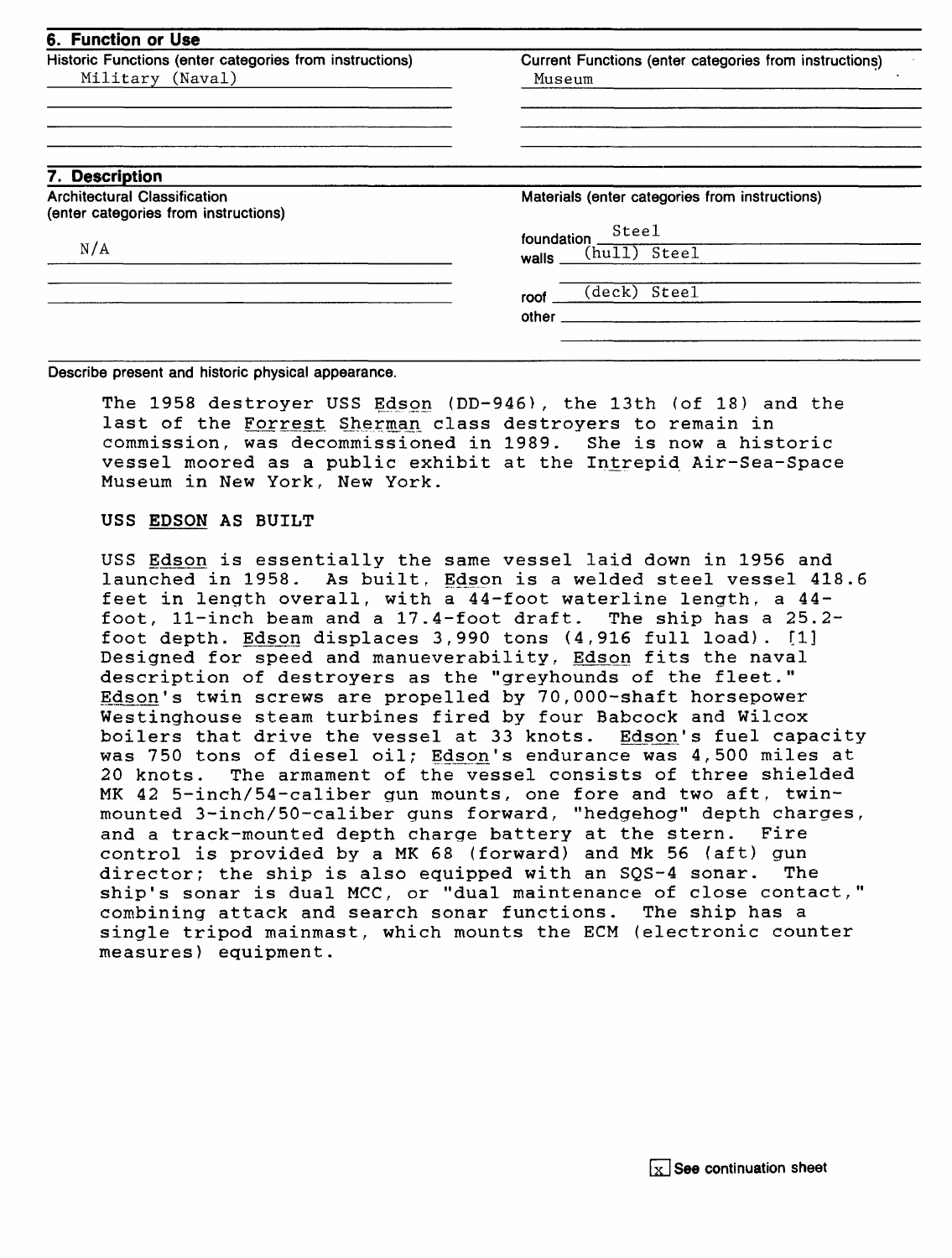| 8. Statement of Significance                                                                                                             |                                      |                                  |
|------------------------------------------------------------------------------------------------------------------------------------------|--------------------------------------|----------------------------------|
| Certifying official has considered the significance of this property in relation to other properties:<br>$\sqrt{\frac{X}{X}}$ nationally | statewide<br>locally                 |                                  |
| X C<br>в<br>Applicable National Register Criteria<br>А                                                                                   | D<br>NHL 4                           |                                  |
| Criteria Considerations (Exceptions)<br>в<br>C<br>١A<br>$\mathbf{I}$                                                                     | $x \mid G$<br>Ε<br>D<br>F            |                                  |
| Areas of Significance (enter categories from instructions)<br>Architecture (Naval)                                                       | Period of Significance<br>1956–1960  | <b>Significant Dates</b><br>1956 |
| XVIII-B: Technology, Transportation                                                                                                      |                                      |                                  |
|                                                                                                                                          | <b>Cultural Affiliation</b><br>N/A   |                                  |
| <b>Significant Person</b><br>N/A                                                                                                         | Architect/Builder<br>Bath Iron Works |                                  |

State significance of property, and justify criteria, criteria considerations, and areas and periods of significance noted above.

The 1958 destroyer USS Edscm (DD-946), one of 18 built Forrest Sherman-class destroyers, is, along with USS Barry (DD-933), the subject of a separate study, one of two surviving members of the class. Of the two, both slated for preservation, Edson. is the only unmodified Forrest Sherman destroyer, and as such retains<br>the highest level of integrity. The destroyer, the oldest shi The destroyer, the oldest shiptype to have seen continuous service in the U.S. Navy, and the most built type of major surface warship in the history of the U.S. Navy, was the focus of considerable design effort, planning, and construction from the mid-1880s through the Second World War. The ultimate, last class of destroyer, was the Forrest Sherman class. Reflecting combat lessons of the Second World War and operational characteristics specified by destroyer commanders during that war, the Forrest Sherman-class destroyers were built to be effective anti-submarine warfare platforms and screening escort vessels for fast carrier task forces. The Forrest Sherman class destroyers, many later modernized for more effective antisubmarine (ASW) and anti-aircraft (AAW) warfare, served as the major U.S. all-gun and general purpose destroyers during the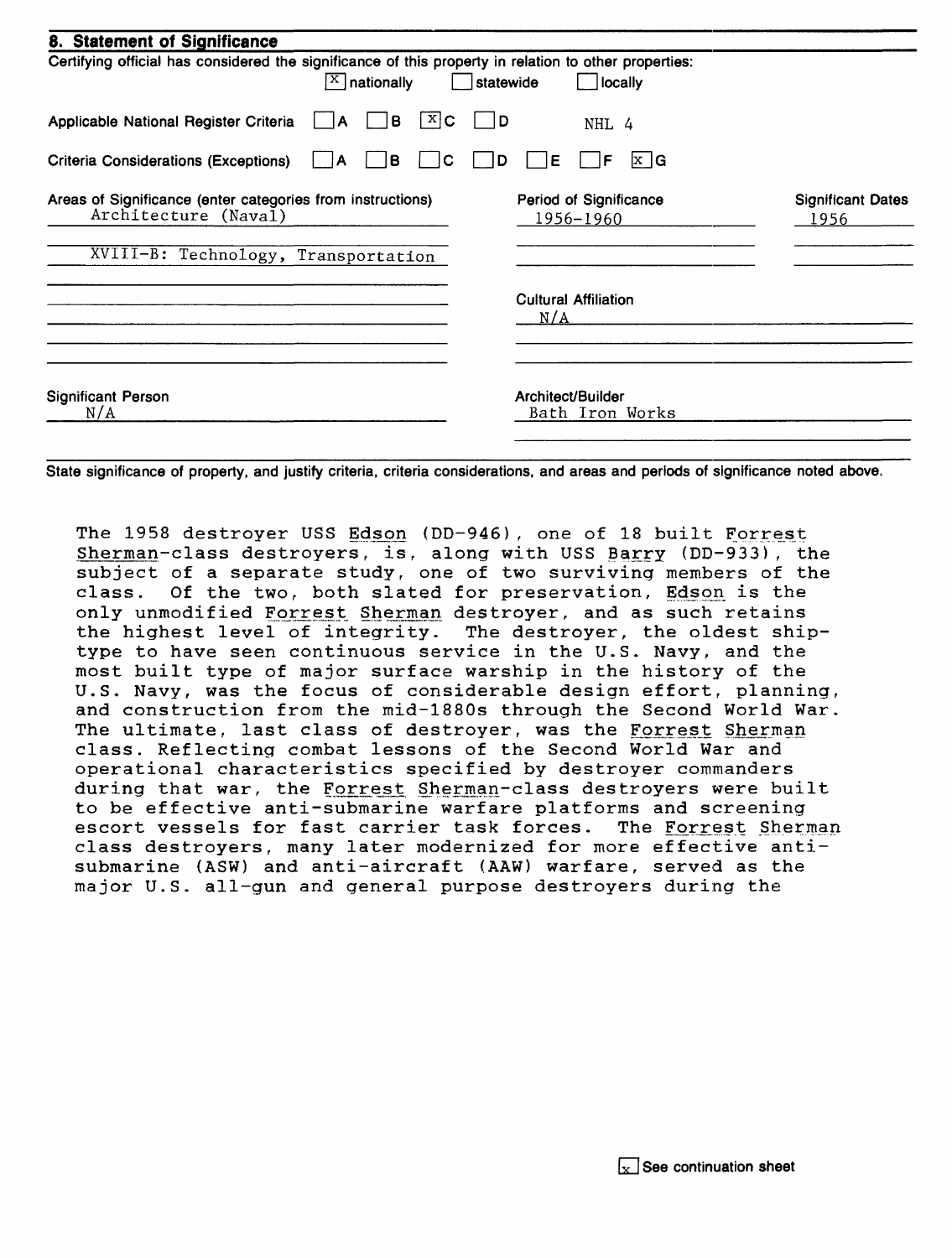SEE FOOTNOTES IN TEXT.

| Previous documentation on file (NPS):<br>preliminary determination of individual listing (36 CFR 67)<br>has been requested<br>previously listed in the National Register<br>previously determined eligible by the National Register                                                                                                                            | See continuation sheet<br>Primary location of additional data:<br>State historic preservation office<br>Other State agency<br>$X$ Federal agency |  |  |  |  |
|----------------------------------------------------------------------------------------------------------------------------------------------------------------------------------------------------------------------------------------------------------------------------------------------------------------------------------------------------------------|--------------------------------------------------------------------------------------------------------------------------------------------------|--|--|--|--|
| designated a National Historic Landmark                                                                                                                                                                                                                                                                                                                        | Local government                                                                                                                                 |  |  |  |  |
| recorded by Historic American Buildings                                                                                                                                                                                                                                                                                                                        | University<br>Other                                                                                                                              |  |  |  |  |
| recorded by Historic American Engineering                                                                                                                                                                                                                                                                                                                      | Specify repository:                                                                                                                              |  |  |  |  |
| Record $#$ $\qquad \qquad$ $\qquad \qquad$ $\qquad \qquad$ $\qquad \qquad$ $\qquad \qquad$ $\qquad \qquad$ $\qquad \qquad$ $\qquad \qquad$ $\qquad \qquad$ $\qquad$ $\qquad \qquad$ $\qquad$ $\qquad$ $\qquad$ $\qquad$ $\qquad$ $\qquad$ $\qquad$ $\qquad$ $\qquad$ $\qquad$ $\qquad$ $\qquad$ $\qquad$ $\qquad$ $\qquad$ $\qquad$ $\qquad$ $\qquad$ $\qquad$ | US Naval Historical Center                                                                                                                       |  |  |  |  |
|                                                                                                                                                                                                                                                                                                                                                                |                                                                                                                                                  |  |  |  |  |
| 10. Geographical Data                                                                                                                                                                                                                                                                                                                                          |                                                                                                                                                  |  |  |  |  |
| Acreage of property __ less than one acre                                                                                                                                                                                                                                                                                                                      |                                                                                                                                                  |  |  |  |  |
| <b>UTM References</b><br>$\begin{array}{ c c c c c c c c } \hline 5 & 8_1 & 4 & 4_1 & 2_1 & 0 \ \hline \text{Easting} & \text{Northing} & \end{array}$<br>$A \mid 1_1 8$<br>Zone<br>$\mathbf{C}$                                                                                                                                                               | Northing<br>Easting<br>Zone<br>D<br>See continuation sheet                                                                                       |  |  |  |  |
|                                                                                                                                                                                                                                                                                                                                                                |                                                                                                                                                  |  |  |  |  |
| Verbal Boundary Description                                                                                                                                                                                                                                                                                                                                    |                                                                                                                                                  |  |  |  |  |
| All that area encompassed within the extreme length and beam of the ship as she<br>floats at her berth.                                                                                                                                                                                                                                                        |                                                                                                                                                  |  |  |  |  |
|                                                                                                                                                                                                                                                                                                                                                                | See continuation sheet                                                                                                                           |  |  |  |  |
| <b>Boundary Justification</b>                                                                                                                                                                                                                                                                                                                                  |                                                                                                                                                  |  |  |  |  |
| The boundary incorporates the entire area of the vessel.                                                                                                                                                                                                                                                                                                       |                                                                                                                                                  |  |  |  |  |
|                                                                                                                                                                                                                                                                                                                                                                | See continuation sheet                                                                                                                           |  |  |  |  |
| 11. Form Prepared By                                                                                                                                                                                                                                                                                                                                           |                                                                                                                                                  |  |  |  |  |
| James P. Delgado, Maritime Historian<br>name/title _                                                                                                                                                                                                                                                                                                           |                                                                                                                                                  |  |  |  |  |
| National Park Service<br>organization _                                                                                                                                                                                                                                                                                                                        | date January 8, 1990                                                                                                                             |  |  |  |  |
| street & number $P.0.$ Box $37127$                                                                                                                                                                                                                                                                                                                             | telephone (202) 343-9528                                                                                                                         |  |  |  |  |

city or town <u>Washington</u>

state  $D.C.$  zip code 2001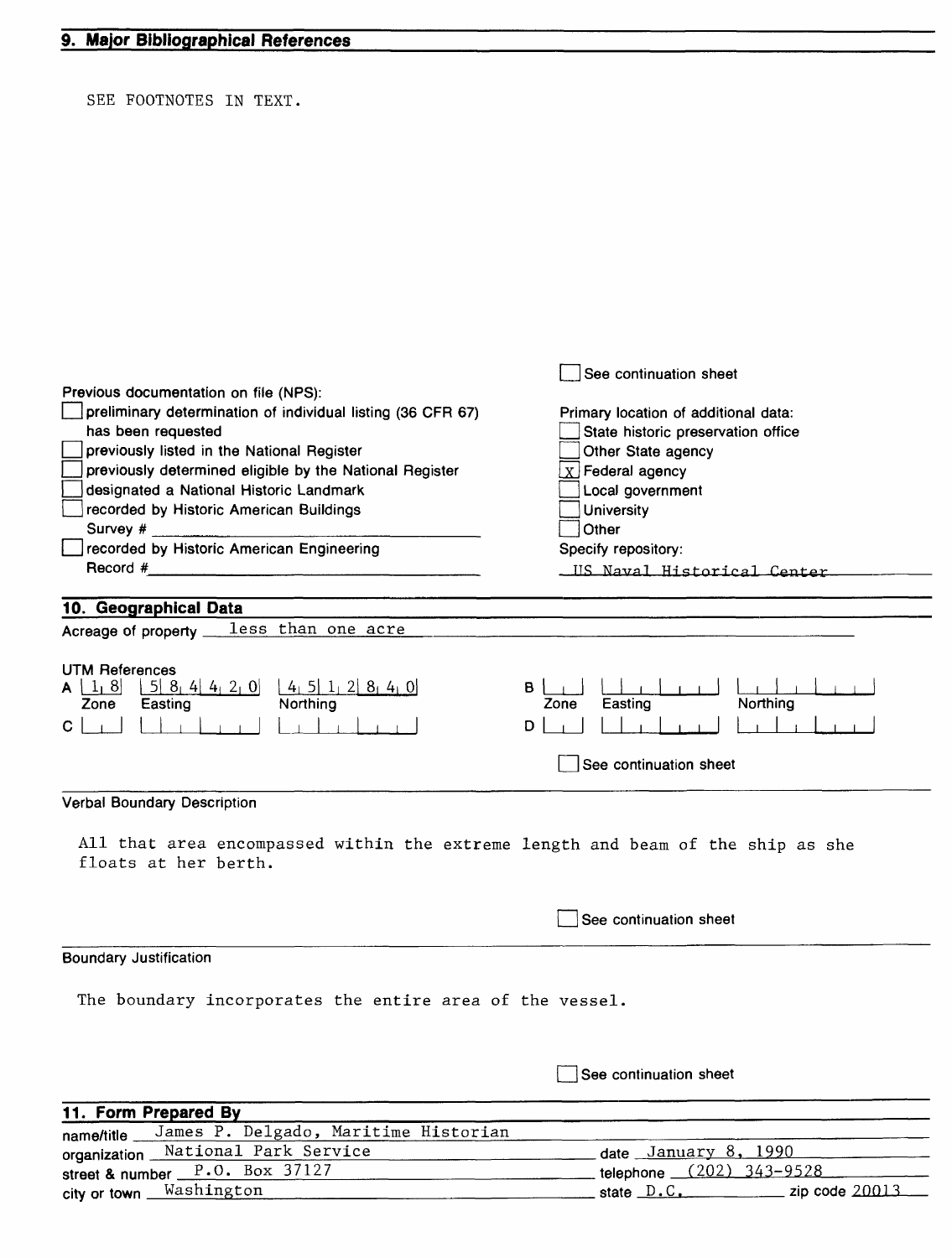## **National Register of Historic Places Continuation Sheet**

Section number  $\frac{7}{2}$  Page  $\frac{2}{2}$ 

USS EDSON'S PRESENT APPEARANCE

USS Edson was maintained in excellent condition by her naval crew throughout her career. She was recently received by the Intrepid Air-Sea-Space Museum in this condition. Painted standard grey, the vessel retains all of her armament. All original equipment is in place. The enginerooms are in excellent condition, with the machinery intact and in operational condition; shore power is channeled through the ship's electrical<br>systems. The propellers have been removed and the shafts locked. The propellers have been removed and the shafts locked, however. Interior spaces contain original equipment in all areas, including the bridge, galley, wardrooms, infirmary, ship's store, offices, berthing spaces, and officers' staterooms. In all respects, Edson appears exactly as she did when in active service and retains an exceptionally high degree of integrity.

NOTES

1

U.S. Navy, Dictionary of American Naval Fighting Ships, Volume 1. (Washington, D.C.: Government Printing Office, 1959) pp. 101, 326. Also see Norman Friedman, U.S. Destroyers: An Illustrated Design History (Annapolis: United States Naval Institute, 1982), p. 422.

2

"Welcome Aboard Edson (DD-946," (1983) Pamphlet handed to visitors on board USS Edson. Also see Friedman, op.cit.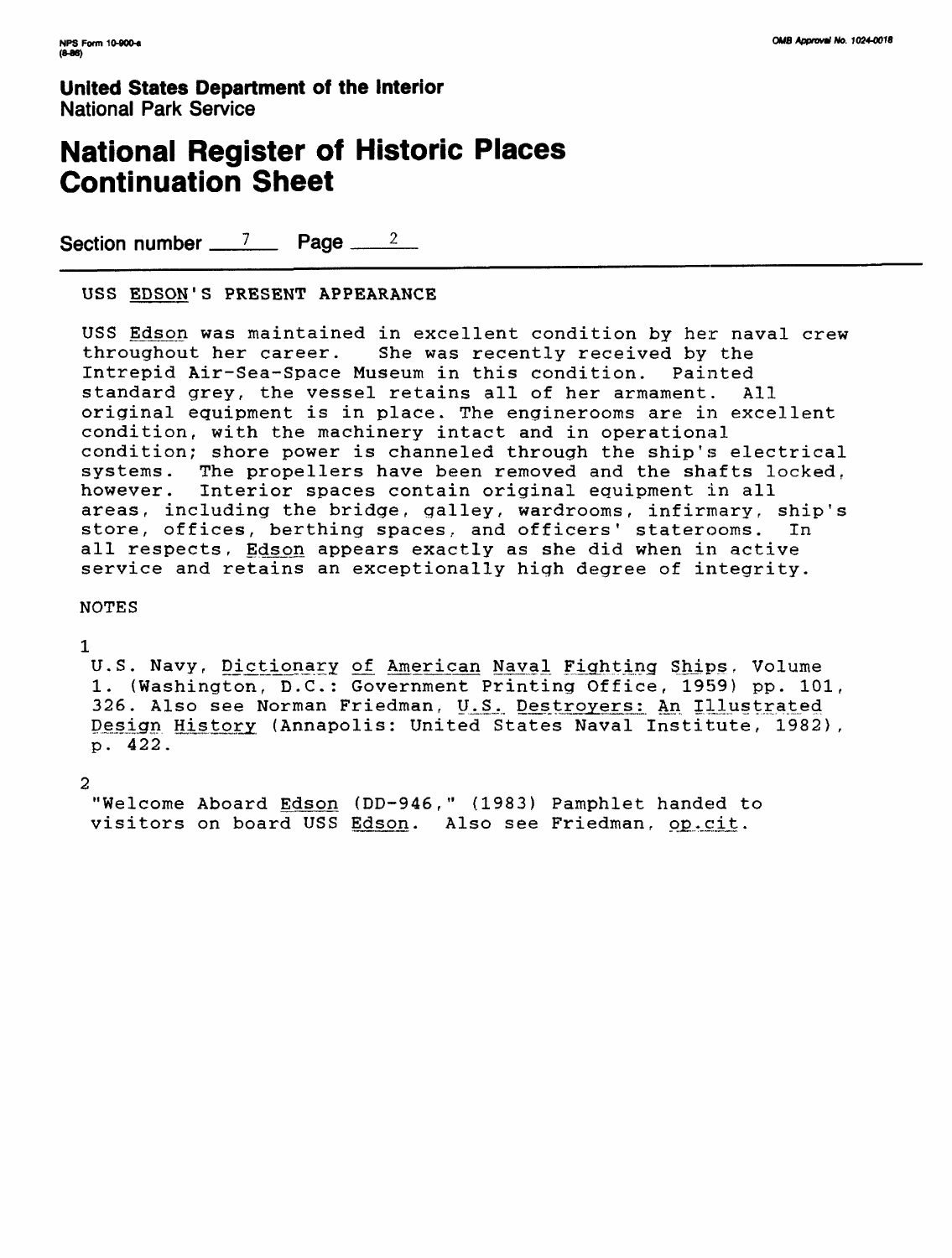## **National Register of Historic Places Continuation Sheet**

Section number  $\frac{8}{2}$  Page  $\frac{2}{2}$ 

Vietnam Conflict and through the 1970s. They were in turn replaced by the frigates and cruisers of the modern, nuclear Navy. USS Edson served with distinction from 1960 to 1989. Her service included extensive Vietnam War gunline duty between 1964 and 1974, and training duty from 1977 until she was retired and placed on display in 1989. Last of her type, this all-gun destroyer's high degree of integrity exemplifies her significance as the best example of her class and the end of the destroyer type.

The preceding statement of significance is based on the more detailed statements that follow.

POST WORLD WAR II DESTROYER DESIGN AND THE FORREST SHERMAN CLASS

The destroyer is the oldest ship-type to have seen constant service in the United States Navy. "Conceived as a specialized and rather fragile auxiliary to the battle line, the destroyer grew into an invaluable general purpose warship, known in both world wars for its combination of compactness, hitting power, and toughness." fl] Destroyers were the lineal descendants of torpedo boats built as a result of the operational success of Lt. W.B. Cushing's spar torpedo boat attack on, and sinking of the Confederate ironclad Albermarle in October 1864. Post Civil War interest in the spar torpedo led to the development of the U.S. Navy's Torpedo Station at Newport, Rhode Island, and the design and construction of automobile torpedoes soon thereafter. Boats to launch these deadly new weapons were conceived as early as 1875, and by 1886, the U.S. Navy, then in the process of reorganization, commissioned its first torpedo-boat, USS Cushing. Though at first thought of as a coastal defense weapon, the torpedo boat evolved into a torpedo cruiser, capable of carrying the war to the enemy in foreign waters, and sinking enemy torpedo boats; hence, these cruisers, when built, received a name from their role as torpedo boat "destroyers." Subsequently, the torpedo boat destroyer designation was dropped as the ships grew larger, and in time, these vessels were designated simply as "destroyers."

The first "destroyer," USS Bainbridge, was commissioned in 1901. In the aftermath of Bainbridge's construction, the Navy built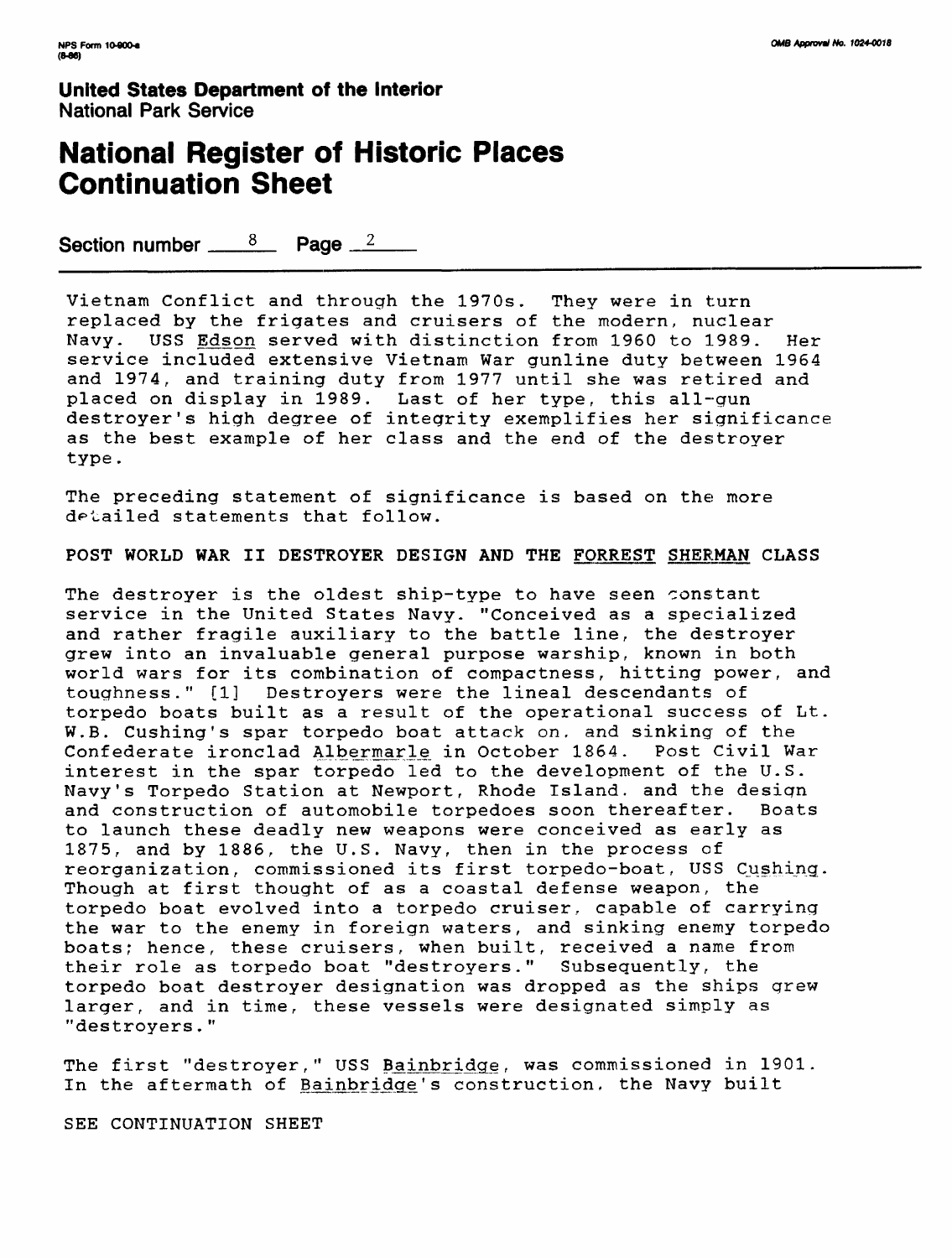## **National Register of Historic Places Continuation Sheet**

Section number  $\frac{8}{2}$  Page  $\frac{3}{2}$ 

fifteen others that set the pattern for subsequent destroyer development. Thenceforth, up to the Second World War, the United States focused considerable attention on destroyer design and function. By 1922, the U.S. possessed the largest destroyer fleet in the world. [2] Refinement of the destroyer resulted in the setting of the basic pattern of the destroyer later used in World War II destroyer by 1934, when the Farragut class was introduced. Through this time, the emphasis had been on hitting power and sea-keeping ability. Speed and endurance were stressed, particularly with the Mahan class of 1935-1936. The Mahan destroyers "incorporated prototypes of a new generation of destroyer machinery, with combined increases in pressure and steam temperature with a new type of lightweight, fast-running turbine." [3] Thus was introduced a class "whose long endurance was so important for Pacific warfare." [4] Increased torpedo armament needs resulted in the pre-war Gridley, Bagley and Benham class destroyers, and just prior to the war, maximum dual-purpose firepower, torpedoes, anti-submarine warfare gear, combined with a desire for greater speed and endurance resulted in the Sims, Benson, and Gleaves classes. Later destroyers, the Fletcher and Sumner/Gearing classes, introduced war-inspired changes.

The hard-won lessons of naval combat in the Second World War were underscored as early as October 1943, when Rear Adm. M.S. Tisdale, USN, reported that

Based upon the generally accepted concept that a destroyer's paramount duty is, and will be, offensive with secondary duty as a screening vessel; that it is the Navy's primary surface torpedo carrier, that anti-aircraft guns, as such, are defensive, the greatest importance of which is to fight the ship to the torpedo firing point, and. secondarily to protect a convoy against attack.... The destroyer is the nearest approach to the "all purpose" vessel of any combatant type. [5]

Torpedo and gun battles around Guadalcanal and the Navy's shift to highly effective fast carrier task forces in the Pacific, in which destroyers played an integral screening and escort role, heavily influenced this view. The need for effective anti-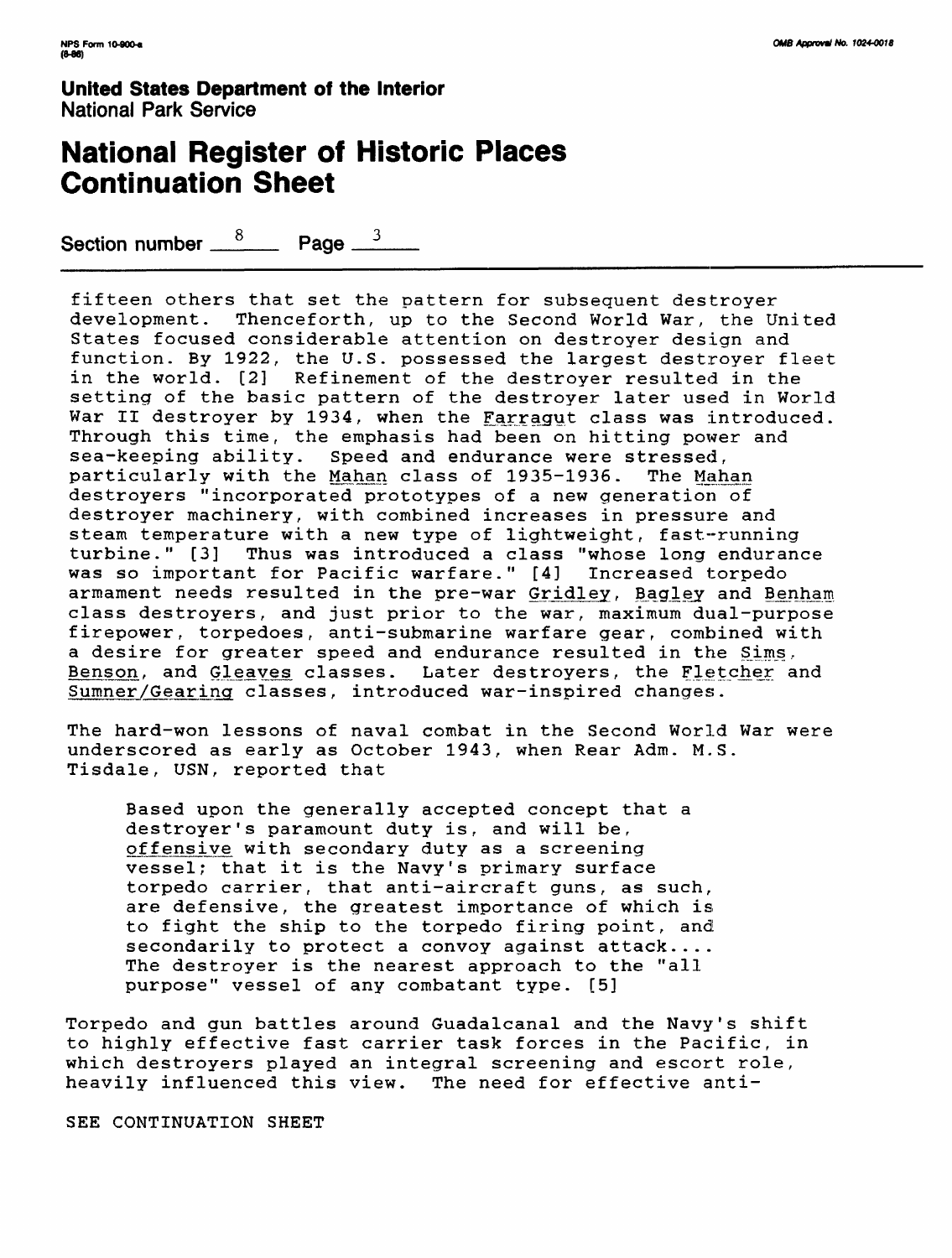## **National Register of Historic Places Continuation Sheet**

Section number  $\frac{8}{2}$  Page 4

submarine warfare sound gear was also underscored by Second World War experiences against German U-Boats in the Atlantic; post-war destroyers would require an array of "sonic," "super-sonic." and low frequency passive sonar systems. At the same time, the development of a new deck weapon, the 5-inch/54-caliber gun. proceeded to replace the earlier 5-inch/38-caliber gun. [6]

At war's end, therefore, the Navy focused its attention on a new, "ultimate destroyer" that would embody the combat lessons of the war while meeting the needs of the "new" Navy. The process of finding the ultimate destroyer was sidetracked for a while by the desire for a large fast destroyer escort, which led to a shortlived experimental vessel, the Mitscher class destroyer. Expensive to build and eventually reclassified as frigates, the Mitscher class proved impractical. Following considerable debate and consideration, a new design was selected for a 2,800-ton vessel mounting three 5-inch/50-caliber guns and twin 3-inch/50 caliber weapons with a primary task of denying "enemy submarines unopposed penetration" and extending "detection ranges of the screened body" while destroying "enemy aircraft approaching the screened force." Culminating five decades of design and development of the gun and torpedo-armed vessel, this would be the Navy's ultimate destroyer. [7]

Designed to be mass-produced, the new class commenced with USS Forrest Sherman, authorized in 1951, laid down in 1953, and commissioned in 1955. [8] The Forrest Sherman class embodied a design "to fill the need for [a] prototype general purpose destroyer, incorporating the latest proven technical developments and avoiding features which have proven unsatisfactory." [9] Eighteen Forrest Sherman-class destroyers were built between 1953 and 1958. "The Forrest Sherman was the last all gun destroyer...." [10] The eighteen ships of the class were Forrest Sherman (DD-931), John Paul Jones (DD-932), Barry (DD-933), Decatur (DD-936), Dayis (DD-937), Jonas Ingram (DD-938), Manley  $(DD-940)$ , Du Pont (DD-941), Bigelow (DD-942), Blandy (DD-943), Mullinnix (DD-944), Hull (DD-945), Edson (DD-946), Somers (DD-947), Morton (DD-948), Parsons (DD-949), Richard S. Edwards (DD-950), and Turner Joy (DD-951). The success of the Forrest Sherman design was realized through the long use and facility of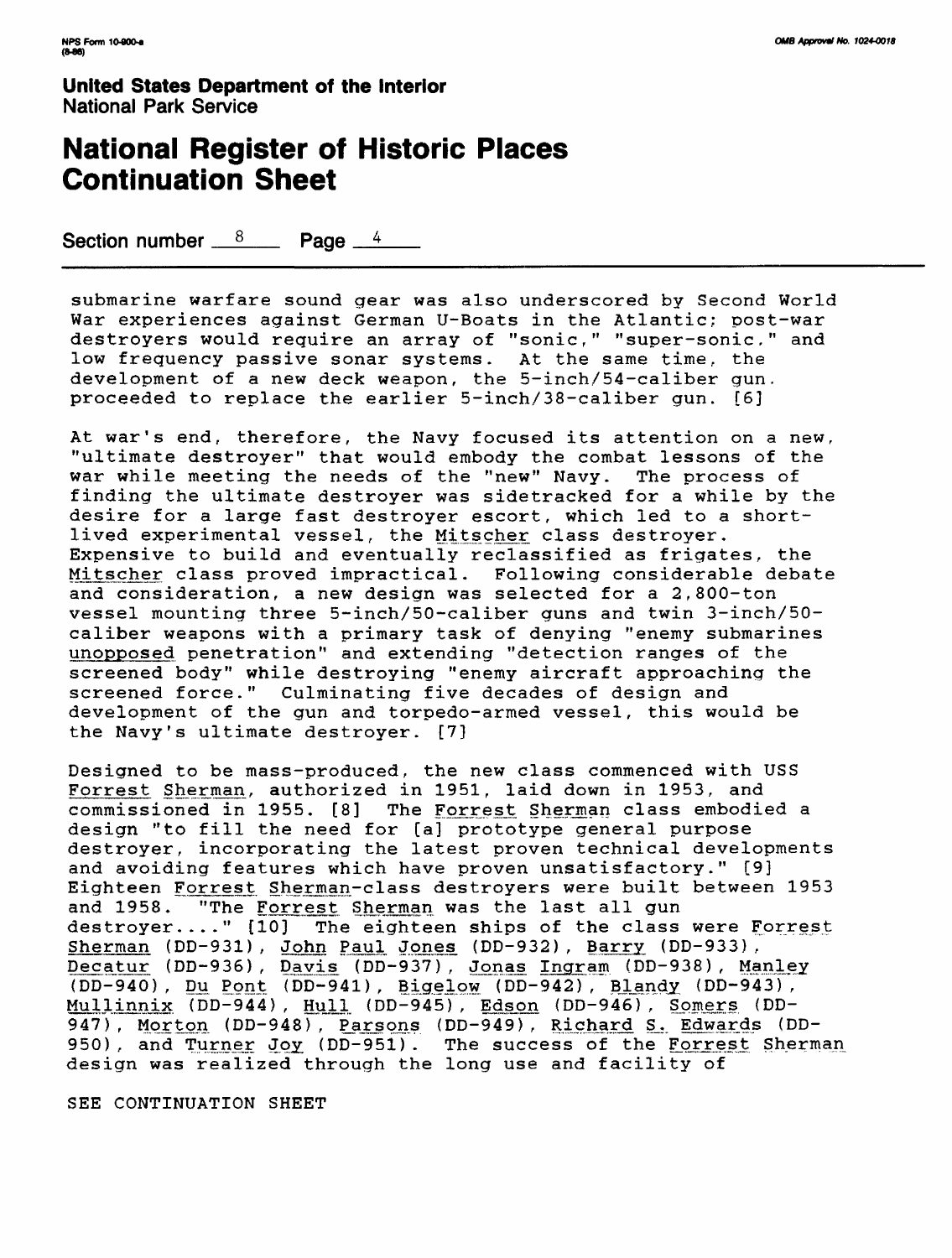## **National Register of Historic Places Continuation Sheet**

Section number  $8 \times 10^8$  Page  $5 \times 5$ 

modernization of the various vessels. In the late 1950s all Forrest Sherman-class destroyers were slated for conversion into AAW missile destroyers. The program was halted by Secretary of Defense Robert McNamara because of the high cost. Those Forrest Sherman-class destroyers not modified as missile destroyers were then refitted for improved ASW capabilities with better sonar arrays and the installation of ASROC. [11] Only five Forrest Sherman destroyers--USS Forrest Sherman, Mullinnix, Hull, Edson, and Turner Joy were not modified during their operational careers.

The Forrest Sherman destroyers were replaced by new, often nuclear-powered, larger vessels. These DLs, DDGs, and CGs, as well as the FFGs, are the modern "destroyers." The frigates and cruisers, however, armed with vertical-launching systems, powered by nuclear reactors, are vastly different from pre-war, World War II, and post-war gun and torpedo-armed destroyers that culminated in the Forrest Sherman class. Nonetheless, they are the next step in the design history of the "destroyer" type that began with a wooden launch ramming an ironclad with a "torpedo" lashed to the end of a spar at its bow, in October 1864.

#### CONSTRUCTION AND CAREER OF USS EDSON

DD-946, the thirteenth of 18 Forrest Sherman class destroyers, was laid down at the Bath, Maine, shipyard of the Bath Iron Works on December 3, 1956. Bath, one of the nation's primary warship<br>builders, constructed eight Forrest Shermans. The destroyer was builders, constructed eight Forrest Shermans. launched on January 4, 1958, and was christened USS Merrit A. Edson (DD-946) by the widow of Maj. Gen. Merrit Austin Edson, USMC (1897-1955). [12] A native of Rutland, Vermont, General "Red Mike" Edson enlisted in the Marine Corps Reserve when the United States entered the First World War in April 1917. In 1941, prior to the Japanese attack on Pearl Harbor, Edson conducted experimental operations and training with destroyer transports that led to the formation of the 1st Marine Raider Battalion in January 1942. With an elite group of Marines, Merritt Edson molded the concept of a hard-driving, manueverable, "can do" fighting force that served as the prototype of every Marine Raider and Army Ranger battalion formed during the Second World War.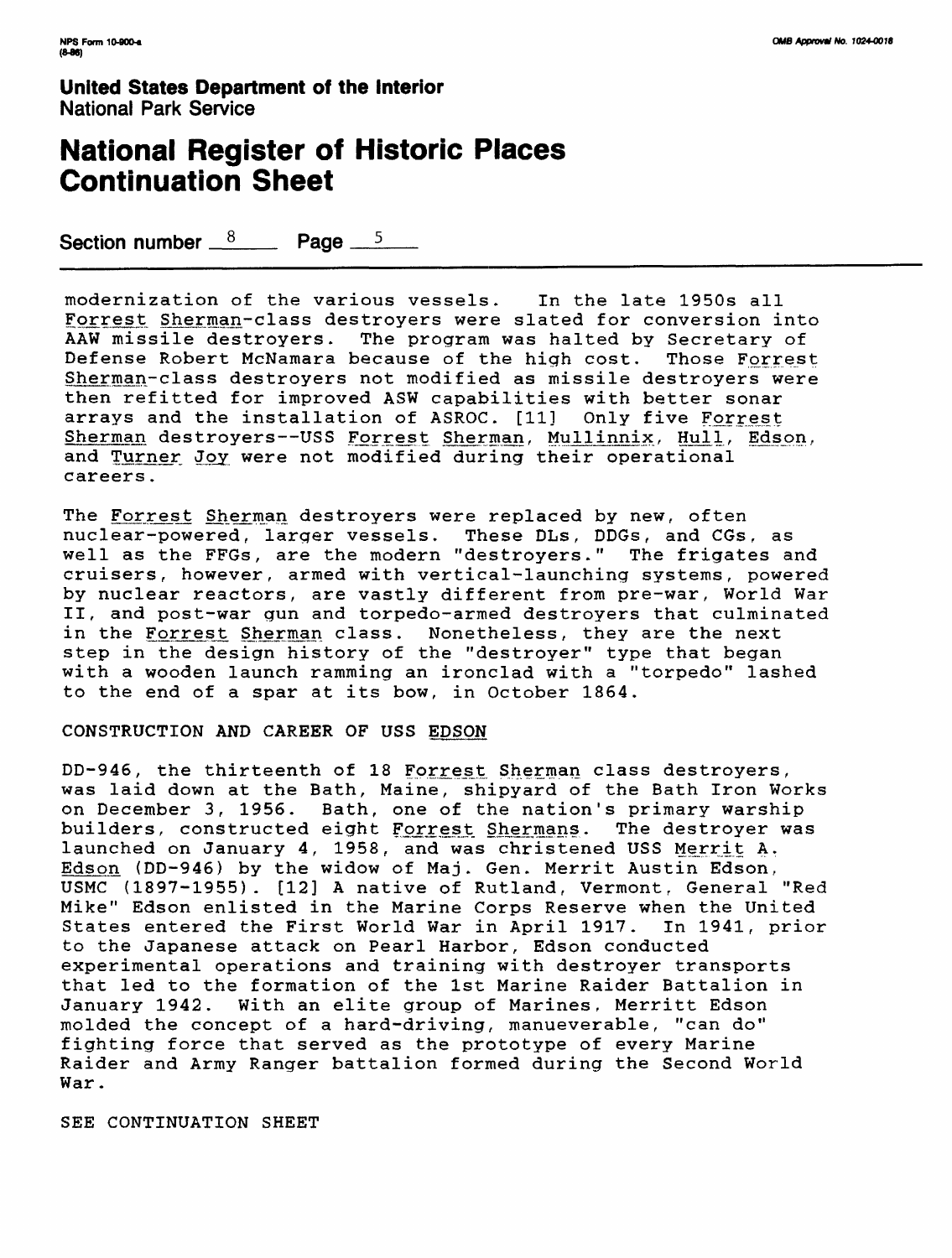## **National Register of Historic Places Continuation Sheet**

Section number  $\frac{8}{\sqrt{2}}$  Page  $\frac{6}{\sqrt{2}}$ 

Merritt Edson led the 1st Marine Raider Battalion into battle in the Solomons for the invasion and capture of Tulagi in August 1942 , and then to Guadalcanal, where 800 of Edson's raiders dug in on the ridge overlooking Henderson Field, and held off waves of attacking Japanese troops intent on retaking the field and the island on the evening of September 13-14, 1942. For leading his troops to victory under arduous circumstances in the best tradition of the Marine Corps, Merritt A. Edson was awarded the Medal of Honor. Edson served with distinction in the Pacific, notably at Tarawa, and in 1944 was appointed Chief of Staff, Fleet Marine Force. After serving in the office of the Chief of Naval Operations and at Marine Corps headquarters in Washington, D.C., General Edson retired in 1947.

In his career, Merritt Edson received, in addition to the Medal of Honor, two Navy Crosses, a Silver Star, two Legion of Merits, the Presidential Unit Citation with two bronze stars, numerous service medals for among others the Mexican, China, Asiatic-Pacific campaigns, and the Distinguished Service Order of the British Empire. He committed suicide on August 14, 1955, at his<br>Washington home. [13] The memory of this dedicated officer was The memory of this dedicated officer was honored by naming the latest Forrest Sherman destroyer for him. After fitting out, USS Edson was commissioned at Boston Naval Shipyard on November 7, 1958, with Cmdr. T.J. Moriarty, USN, in command. In March 1959, Edson arrived at her homeport of Long Beach, California.

From 1959 until 1964, Edson served in the Western Pacific as an escort and screening vessel for the Pacific Fleet carrier force. In 1964, Edson was sent to Vietnam. As a member of Naval Task Group 77.5, Edson was deployed with the aircraft carrier Ticonderoga (CVA-13), and the destroyers Berkeley (DDG-15), Harry E. Hubbard (DD-745), and Samuel N. Moore (DD-747) in the Gulf of Tonkin in early August 1964 when U.S. Naval vessels responded to a reported attack on USS Turner Joy and USS Maddox by North Vietnamese torpedo boats. The task group was commended by the Secretary of the Navy "for exceptionally meritorious service.... By participating in immediate, determined, and successful air strike counterattack operations against the North Vietnamese torpedo boats and supporting facilities, Task Group 77.5 demonstrated the firm intent of the United States to maintain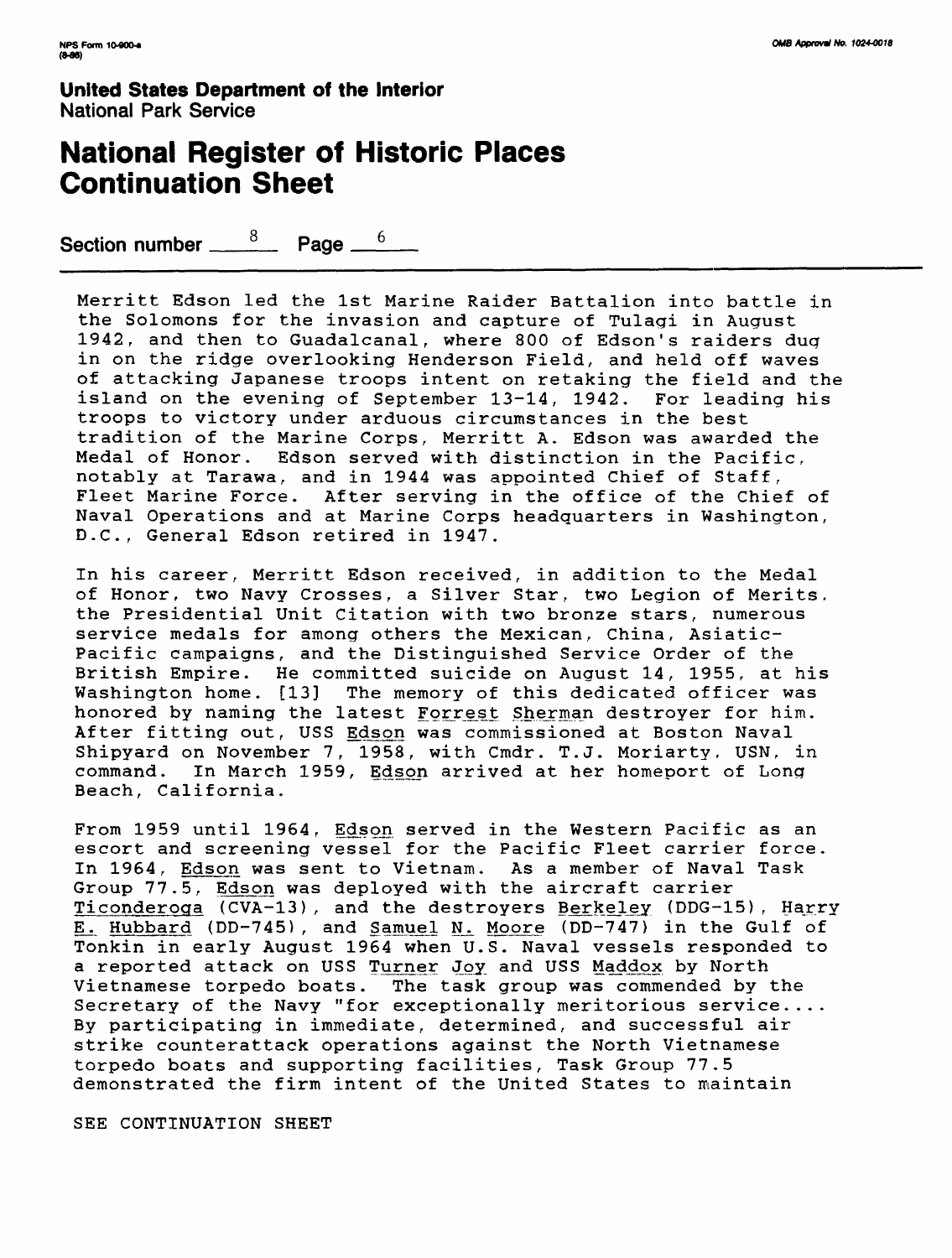## **National Register of Historic Places Continuation Sheet**

Section number  $8 \times 10^8$  Page  $7 \times 7$ 

freedom of the seas and to take all necessary measures in defense of peace in Southeast Asia." [141 This incident signalled the beginning of major American involvement in Vietnam in response to perceived North Vietnamese aggression.

In 1965, Edson was again deployed in Vietnam, this time as a naval gunfire support ship off the southwestern coast of Vietnam. The ship was again commended by the Secretary of the Navy in December 1967 for her gunline service between February 26 and July 5, 1967, during Operations Sea Dragon, Union, Beacon Hill. Beau Charger, and Hickory. In these operations Edson, "in the face of intensive hostile gunfire from coastal defense sites... succeeded in inflicting severe damage to military installations, lines of communication, waterborne logistics craft, and storage sites in North Vietnam." Edson sustained a direct hit, "which caused material and personnel casualties," but was able to complete her mission while rendering "effective fire to supress enemy batteries before retiring from the scene." [151 Edson returned to Vietnam in 1968; before retiring the destroyer had fired 23,000 rounds on targets in North and South Vietnam, rescued a downed pilot, "suffered minor damage from enemy gunfire, and had been named "Top Gun" destroyer by the Naval Gunfire Spotters." [16]

In 1969-1970, Edson participated in antisubmarine warfare (ASW) exercises and special surveillance operations off Vietnam. In April 1971, Edson was named flagship for DESRON (destroyer Sguadron) 35. After a goodwill tour of Southeast Asia, Edson returned to Vietnam for ASW deployment and gunline service. Edson served as command destroyer for the screening escort of the attack carrier Midway in the Gulf of Tonkin. During her 1971 gunline deployment, Edson averaged a round fired every five minutes; a total of 55 days were spent on the gunline, "'with 8,874 rounds of 5"/54 ammunition being expended in 1,200 missions." [17] Edson's Vietnam career exemplified her motto, "Three Guns, No Waiting." Another notable deployment was in 1974, when Edson participated in Operation Eagle Pull during the Cambodia-Vietnam crisis. As American involvement in the Vietnam War declined, Edson shifted from the Pacific to the Atlantic. In March 1977, the destroyer was shifted to DESRON 28 at Newport, Rhode Island, where Edson served as "Surface Warfare Officers School Training Ship" and as a training vessel for Naval reservists. [18]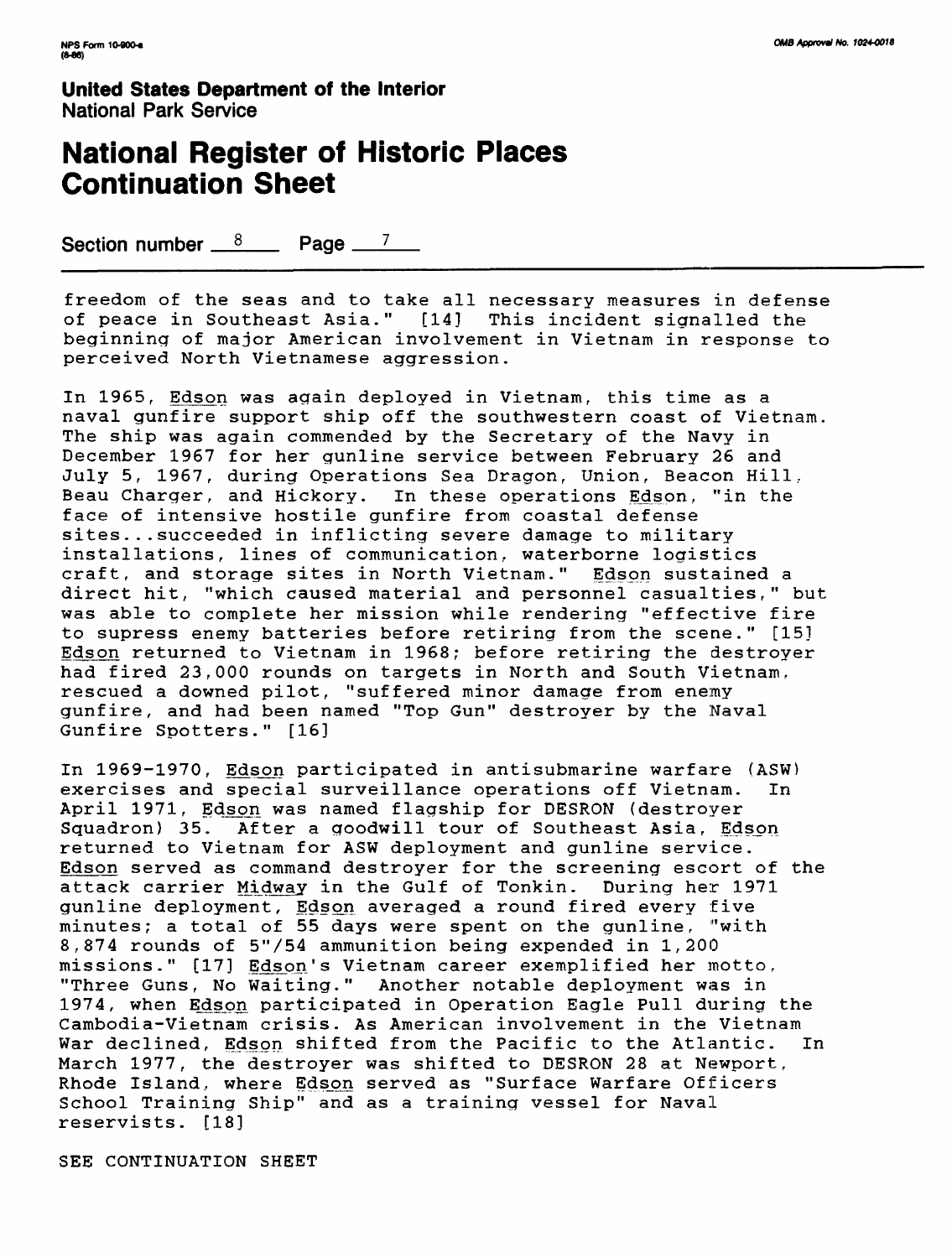## **National Register of Historic Places Continuation Sheet**

Section number  $\frac{8}{2}$  Page  $\frac{8}{2}$ 

Edson remained in service as training ship for 11 years. Highly rated and frequently commended, the destroyer ranged into the Atlantic, Caribbean, and the Great Lakes on cruises. Edson's retirement was announced in 1982 along with all remaining Forrest Sherman destroyers, thirteen of which had been modified since their construction. By 1988, only Edson remained in service, and after the new year's begnning, the ship was decommissioned, ending the saga of the Forrest Sherman class. The ship and her sisters had not only ended a tradition; they had begun a new one, that of the modern frigate and cruiser, vessels that have assumed the destroyer's place. The Forrest Shermans were "the first of the modern postwar destroyers, they pioneered much that has become the standard of today's Navy. They served a Fleet in transition and they served it well in every corner of the globe." [19] The United States built 951 destroyers between 1901 and 1959, more than any other type of major surface warship. The last of the conventional destroyers, and the end of the line, were destroyers number 931 through 951, the Forrest Shermans. Of the eighteen Forrest Shermans built, only Barry and Edson now remain to represent this significant class of a significant type of naval vessel.

NOTES

#### 1

Norman Friedman, U.S. Destroyers: An Illustrated Design History. (Annapolis, Maryland: Naval Institute Press, 1982). p. 1.

### 2

Roger Chesnau, ed. Conway's All The World's Fighting Ships, 1922-1946 (New York: Mayflower Books, 1983), p. 125.

#### 3

Friedman, op.cit, p. 88.

### 4

Chesnau, op.cit, p. 126.

### 5

Friedman, op.cit, p. 235.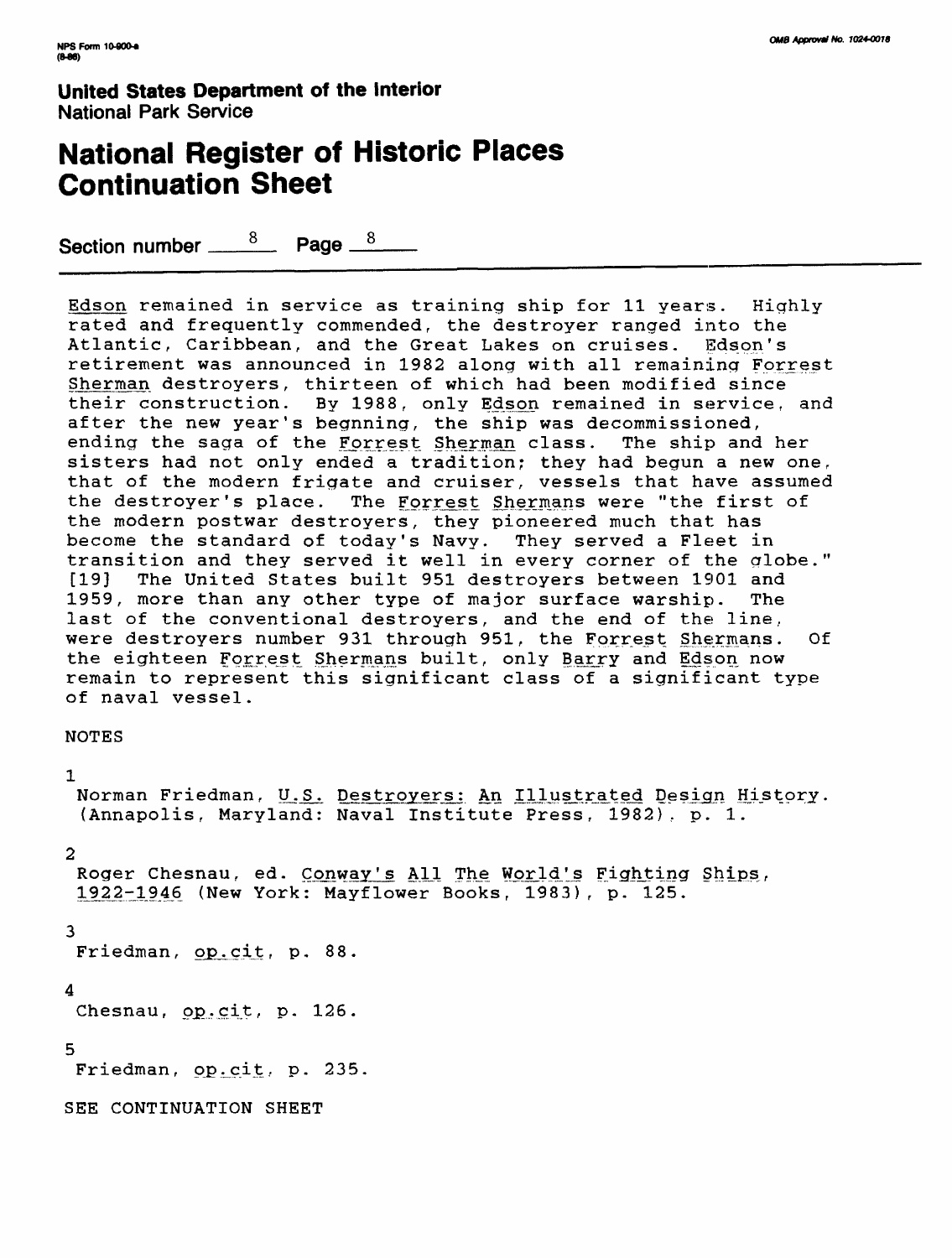## **National Register of Historic Places Continuation Sheet**

Section number  $8 \times 8$  Page  $9 \times 9$ 6 Ibid. p. 236. 7 Ibid., p. 247. 8 U.S. Navy, Dictionary of American Naval Fighting Ships. (Washington, D.C.: Government Printing Office. 1959 ), Vol. 1, p. 325. 9 Friedman op cit. pp. 247-248. 10 Ibid., p. 249. 11 Ibid., pp. 250-251. 12 Commissioning Pamphlet, Edson, November 7, 1958. Copy in ship's history file, Ships' Histories Division, U.S. Naval Historical Center, Washington Navy Yard, Washington, D.C. 13 Biographical entry for Maj. Gen. Merritt A. Edson, USS Edson's ship's history file, Ships' Histories Division. 14 Commendation, SECNAV to Task Group 77.5, August 20, 1964, in USS Edson ship's history file. 15 Commendation, SECNAV to USS Edson, December 19, 1967, in ship's history file. 16 Ship's history, USS Edson (1971), ship's history file. SEE CONTINUATION SHEET